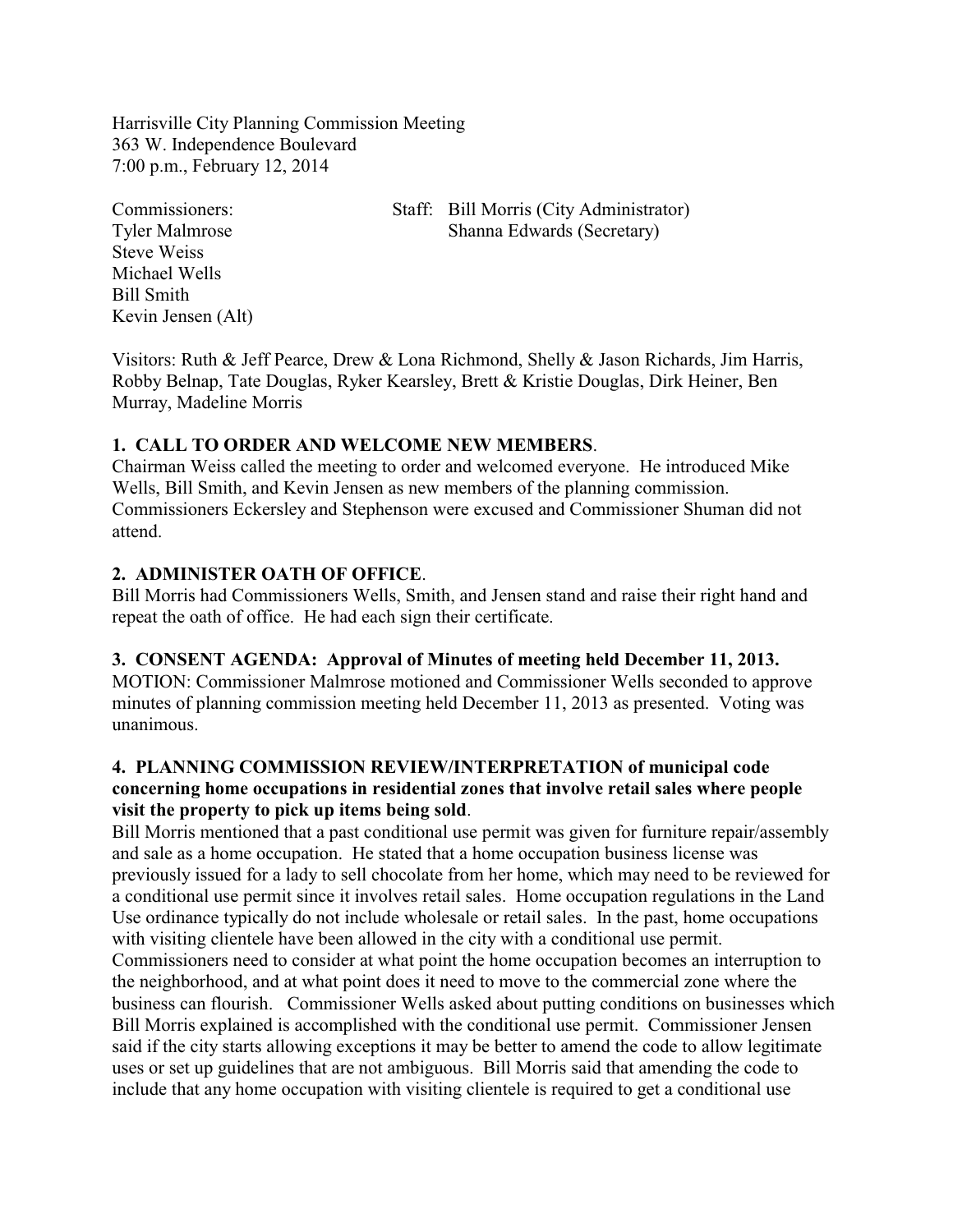would remove doubt when sales of products from a home occupation are involved. Chairman Weiss explained that an amendment to the ordinance is something that would have to be considered at another meeting. Tonight commissioners need to decide if the application they have been asked to consider is something that can be allowed under the present ordinance. From this discussion and past approvals, he feels it may be approved with limits or conditions. As a result of the discussion, Bill Morris said he will draw up an ordinance to amend the Land Use Ordinance to include that a home occupation with visiting clientele is required to get a conditional use permit. The ordinance will be considered for recommendation after a public hearing at the next planning commission meeting.

**5. REVIEW/ACTION concerning a conditional use application from Drew Richmond for a home occupation at his residence, 996 West 1650 North. The proposed conditional use of the property includes sale and pick-up of firearms and accessories by individual persons.**  Chairman Weiss invited Drew Richmond to address the commissioners. He explained he purchases from a supplier and then sells individual firearms, handguns, hunting guns, accessories such as holsters and some magazines. In answer to Commissioner Wells question, he said he does not plan be in the business of selling ammunition. He keeps the guns in a safe in a room at the house. He has a tax ID number and the required state license. He does background checks with BCI. It is unlikely that he will have more than one person at a time coming to pick up merchandise and he said customers know what they want before they come. He has adequate parking space in his driveway and additional graveled parking area. He will operate his business a couple of hours after work and on Saturdays. He does not assemble or repair firearms and all the merchandise is new, no trade in, etc. There is no discharging of firearms involved. He has had four years with the military and has worked for Salt Lake County Sheriff's Office for three years. He likes to target shoot and hunt. He has FFL licensing and has passed a background check with the FBI. He hopes to begin by selling four to five firearms a month. When asked about numbers, he was uncertain about the number of firearms he felt would be a reasonable limit, but he stated that if he reaches the point where 50 people a month are coming to his house, that would indicate to him the need to move his business elsewhere. The advertisement will be by word of mouth and business cards, and in the future advertise on line and with flyers.

Although this is not a public hearing, Commissioner Weiss recognized there may be citizens in attendance that have an interest in this item and he invited them to come forward, give their name and address and make comment.

#### *Public Comments:*

Jason Richards: 1011 W. 1650 N. spoke in support of the conditional use. Brett Douglas: 1023 W. 1650 N. said he supports the city in approving this home occupation Dirk Heiner 995 W. 1650 North was in favor. Ben Murray 1012 W. 1650 N. spoke in support. Jim Harris 972 W. 1650 N. who has lived here 27 years spoke in support of this. Shelly Richards 1011 W. 1650 N. supports approval.

Chairman Weiss thanked people for their input, and he stated that commissioners make their decision based on the city standards not public input, but he said it was good to see public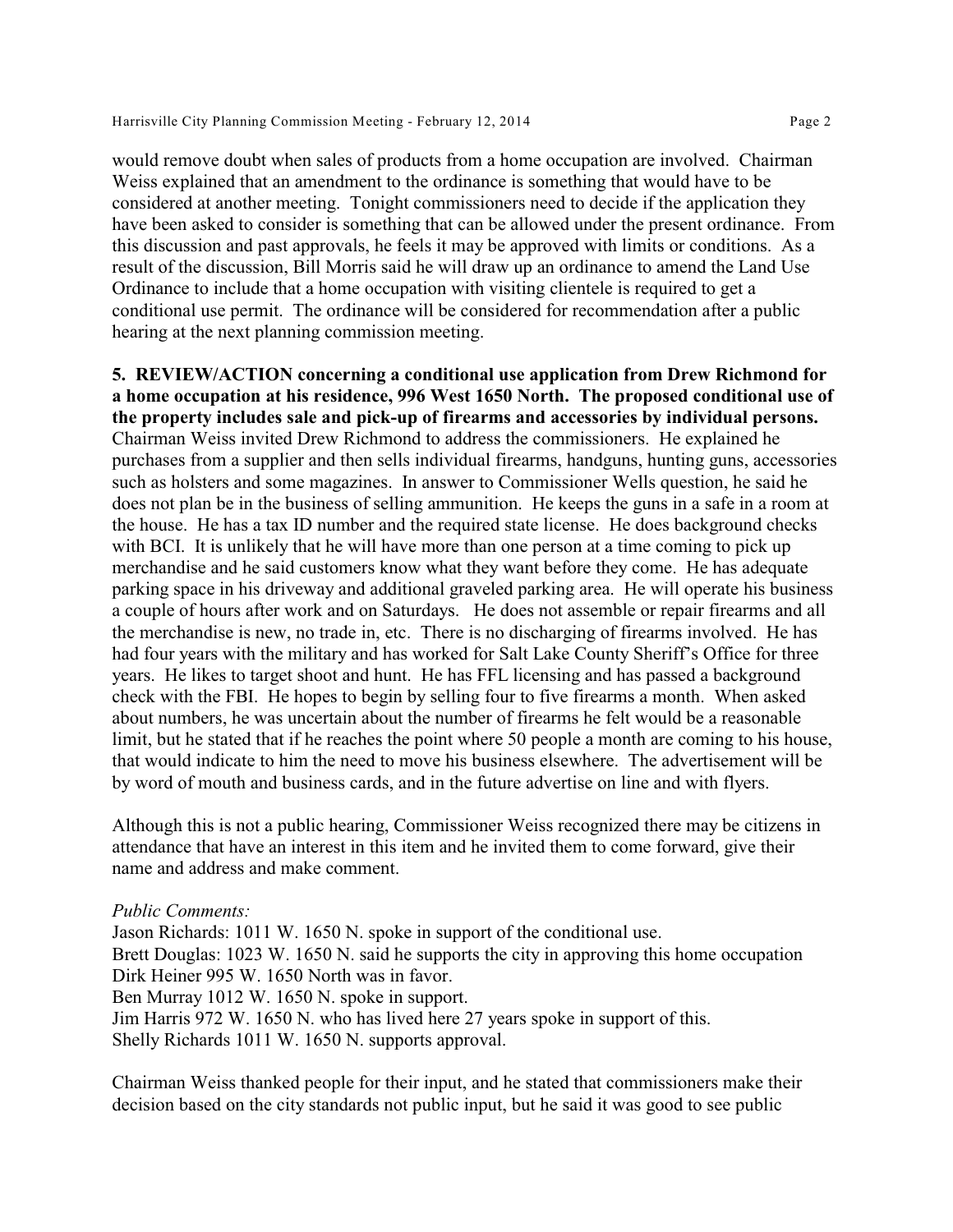Harrisville City Planning Commission Meeting - February 12, 2014 **Page 3** Page 3

support.

Bill Morris suggested a list of conditions to be considered: (1) No more than one visiting clientele at a time (clientele includes purchaser and any accompanying patrons arriving in the same vehicle) (2) Individual orders, not showcase the items or hold parties (3) Maintain off-street parking enough for one vehicle (4) Firearms are to be locked in a gun safe at all times, except when being shown for the purposes of purchase (5)Maintain a required federal firearm permit (FFL)

(6)No discharge of any weapon on premises at anytime.

MOTION: Commissioner Wells motioned to approve the home occupation conditional use permit with conditions as outlined above by staff. Commissioner Malmorse seconded the motion. Voting was unanimous of commissioners present.

Bill Morris explained there is a fifteen-day appeal period after which the official conditional use permit will be issued. Mr. Richmond mentioned that the FFL license has stipulations that he must begin his business within 30 days of receipt of the FFL, but he realized he will be able to meet the 30-day limit even with the appeal period.

## **6. ELECT A PLANNING COMMISSION CHAIR**

MOTION: Tyler Malmrose nominated Steve Weiss to remain in the position as chairman. Commissioner Wells seconded the nomination. Voting was unanimous.

## **7. ELECT A PLANNING COMMISSION VICE-CHAIR**

MOTION: Commissioner Jensen nominated Commissioner Malmrose. Commissioner Wells seconded the nomination. Voting was unanimous.

# **8. PLANNING COMMISSION MEMBER VOLUNTEER FOR PROJECT**

**MANAGEMENT MEETING ATTENDANCE**. The project management meeting is held at 9:00 a.m. in the city building the second Thursday of every month. Commissioner Wells volunteered to attend as long as he is timely notified each month. Secretary Edwards sends out the agenda and related information a few days prior to the meeting.

# **9. REQUIRED LAND USE TRAINING VIDEO**

The video is not available for tonight. This item will be postponed until the next meeting.

# **10. PUBLIC COMMENTS:** None

## **11. ADJOURN**

At 7:25 p.m., Commissioner Malmrose motioned and Commissioner Jensen seconded to adjourn. The motion was unanimously approved. The next planning commission meeting is scheduled for March 12, 2014, 7:00 p.m. at the city hall.